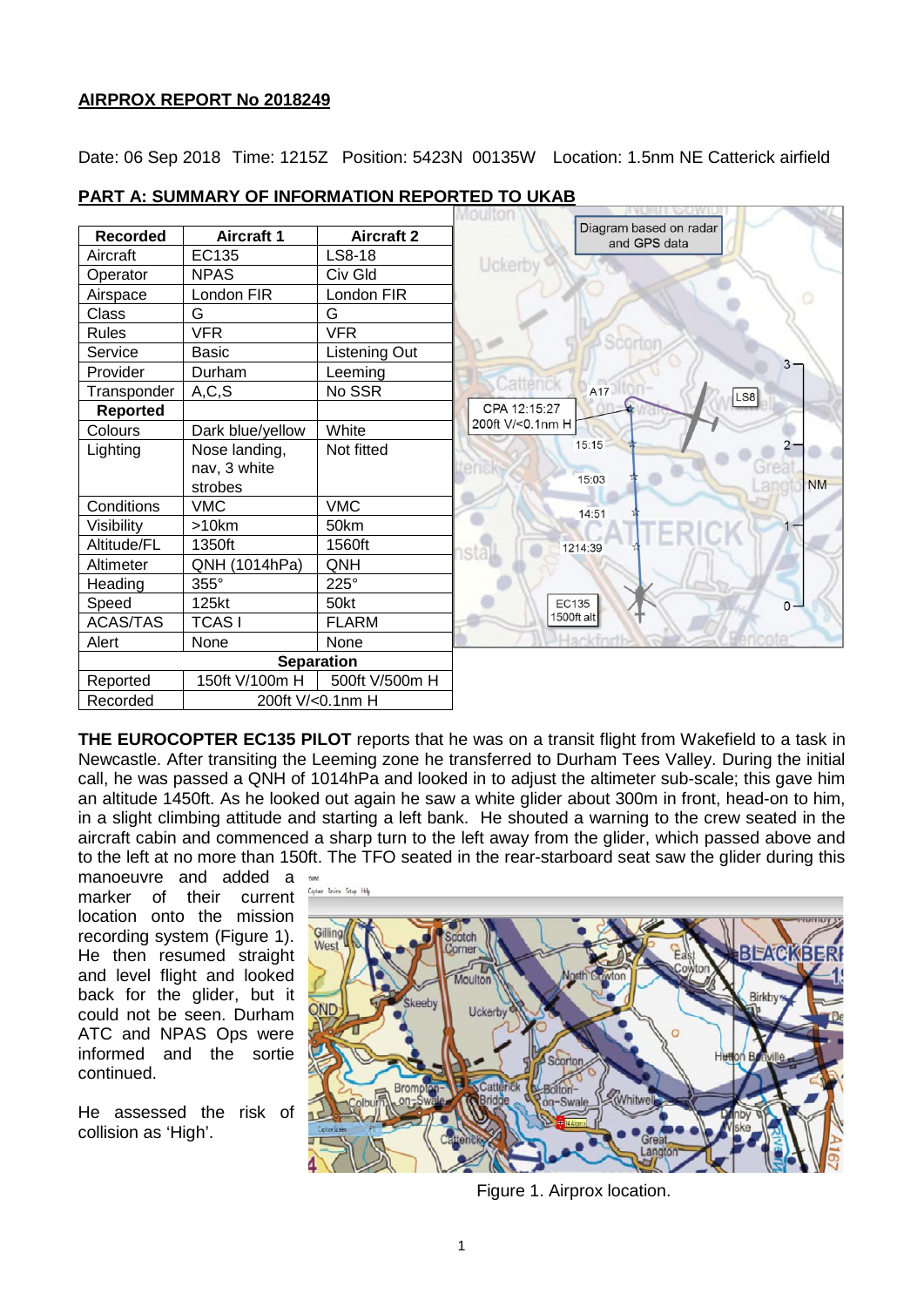**THE LS8 GLIDER PILOT** reports that he had taken off from Sutton Bank to fly a cross-country with a first turn-point at Richmond. He contacted Leeming ATC shortly after take-off to advise them of his intentions, location and altitude. He undertook to route around the north of Leeming's MATZ as they were operating a NOTAM'd parachuting exercise. Shortly after contacting them and staying on their frequency, he heard them informing another pilot that the last of the parachutists had landed. He declined the offer of a Basic Service in order to minimise his cockpit workload. As he was routing around the north of Leeming's MATZ, he heard a call from a helicopter pilot who was flying north and would route to the west of Leeming's MATZ. He subsequently assumed that this was the helicopter he later saw. As he proceeded towards Richmond he could see that his second turn point, Garforth, was under rain and that the leg from Richmond to Garforth was under an 8/8s layer of Stratocumulus, but well above him. He therefore decided to continue to Richmond and then reassess his options. Approaching Catterick airfield he was down to below 2000ft asl and was concentrating on finding a thermal by observing the clouds en-route, cloud cover being close to 8/8s at the time. At around 1500ft asl he found a thermal and commenced a left-hand turn, seeing as he did so a yellow helicopter approaching from the south below him, 0.5nm away. As it was obvious to him that the helicopter would pass below, he did not take any avoiding action and did not see the helicopter take any avoiding action either. As he continued with his circle he observed the helicopter flying away from him to the north. He subsequently climbed to around 5000ft asl near Richmond before returning to Sutton Bank.

He assessed the risk of collision as 'None'.

**THE LEEMING ZONE CONTROLLER** reports that he was working the EC135 pilot on a Basic Service. The pilot was on a task routeing south-to-north through the Leeming MATZ, approximately 1nm west of the Leeming overhead at 1000ft. After clearing the ATZ he requested to switch to Durham Radar to continue transit en-route to Newcastle. However, he was asked to remain with Leeming Zone until at least 5nm clear because he was flying through their climb-out lane. Once he was happy that no Leeming traffic was going to affect, he sent him en-route. He subsequently found out the following day that an Airprox had been filed. The pilot of the EC135 gave the registration of the conflicting glider. He recollected that the glider pilot did call him earlier when he was 4nm northeast of Northallerton, giving an information call as to his height, which was 3500ft. The contact was intermittent and he lost radar contact with it shortly afterwards. The glider pilot did call up approximately 45mins later, 6nm northwest of Leeming, saying that he was returning to Sutton Bank at 3000ft. The glider pilot was giving information only as to his location and was not in receipt of a Basic Service.

**THE LEEMING SUPERVISOR** reports that although the controller saw a radar return in the vicinity of the glider's reported position when he first called, it was never positively identified. As the return subsequently disappeared from radar it would not have been possible to maintain track ident. He was confident that this would have been called to the EC135 pilot should it have been showing as a radar confliction, prior to transfer to Durham Radar.

**THE DURHAM APPROACH RADAR CONTROLLER** reports that the EC135 pilot had been transferred from Leeming LARS routeing northbound. Shortly after the pilot was cleared to cross controlled airspace (at 12:15) he reported a 'near miss' with a glider. There was nothing that the controller could have done to prevent the incident because primary radar at Durham was unserviceable and the only contact seen was the EC135 squawking 0052. Leeming were aware that Durham was operating on SSR only.

#### **Factual Background**

The weather at Durham Tees Valley was recorded as follows:

METAR EGNV 061150Z VRB06KT 999 FEW048 17/04 Q1014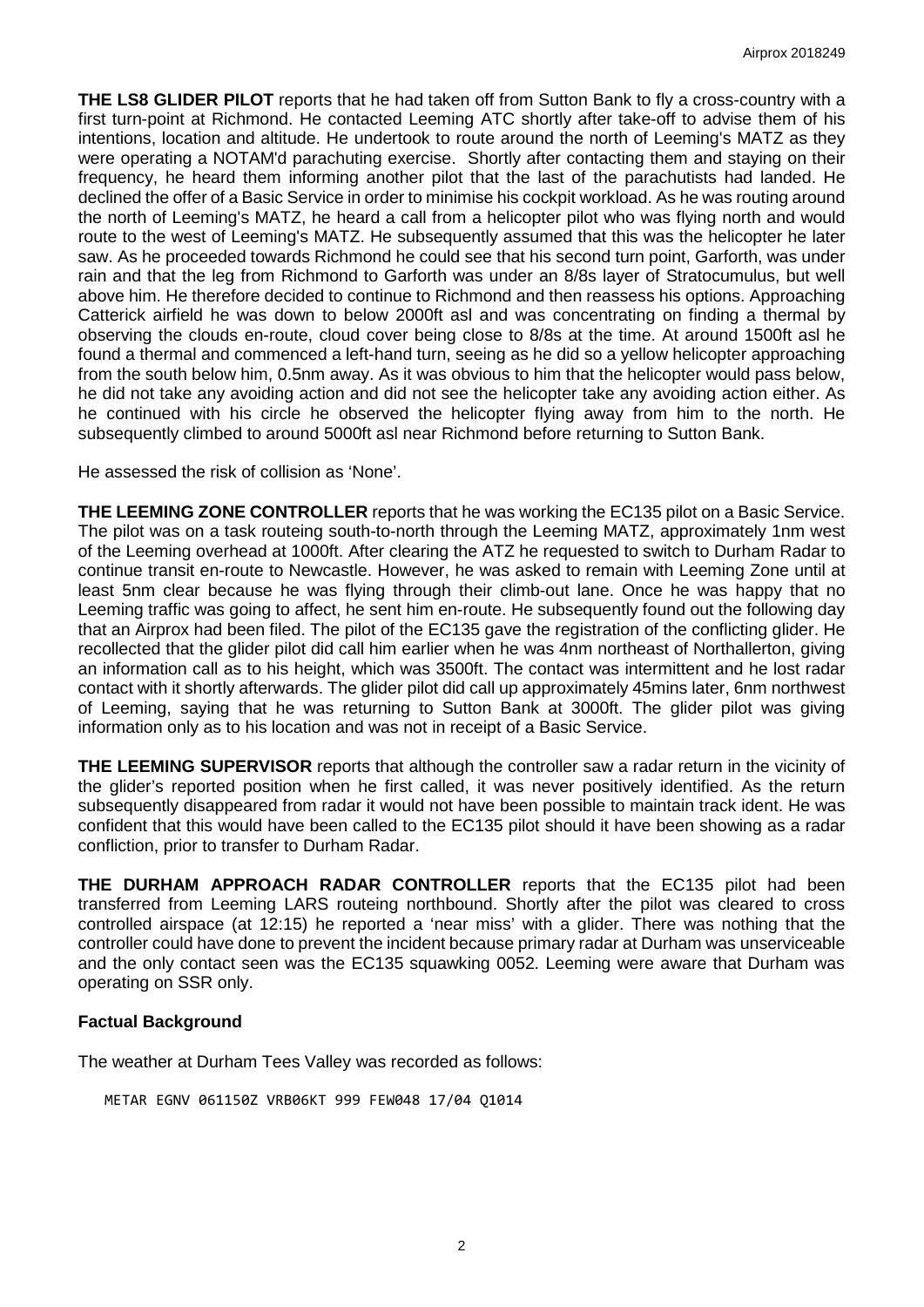## **Analysis and Investigation**

# **CAA ATSI**

At 1214:50, the EC135 pilot made contact with the Durham Tees Valley Radar controller and advised that they were leaving the Leeming MATZ at 1500ft and requested to transit the northwest corner of the Durham Tees Valley Zone. A clearance to transit the Zone was issued and a Basic Service was agreed.

At 1216:42, the EC135 pilot advised the controller that they had just had a 'near miss 'with a white G-registered glider. The pilot confirmed that the helicopter was at 1350ft and that the glider appeared to be about 150ft above.

The glider did not display on the area radar replay and the Durham Tees Valley Primary Radar was out of service at the time of the Airprox.

Below is a screenshot of the position of the EC135 when the Airprox was reported, 7.9nm southwest of Durham Tees Valley Airport.



1216:42.

The glider was not known traffic to the Durham Tees Valley controller. The controller discharged their responsibilities in the provision of a Basic Service. The pilots were ultimately responsible for their own collision avoidance.

#### **Military ATM**

An Airprox occurred 6nm north of RAF Leeming between an EC135 and a LS8 glider.

The EC135 had departed Wakefield and was en-route to a task in Newcastle. Having established a Basic Service with Leeming Zone, the EC135 pilot routed north of Leeming and through the climbout lane for RW34. Once clear, the EC135 pilot was handed over to Durham Radar. Some 3 mins later, Durham informed Leeming that the EC135 had been involved in an Airprox with a glider.

The LS8 departed Sutton Bank and was transiting to a turning point at Richmond. Following departure, and approximately 4nm east of Northallerton, the LS8 pilot contacted Leeming Zone and passed details of the intended transit. The offer of a Basic Service was declined, and the Leeming Zone Controller noted that the primary radar return, believed to be the LS8, faded from radar shortly afterward. Analysis of NATS radars did not at any point show the LS8 on the EC135's track.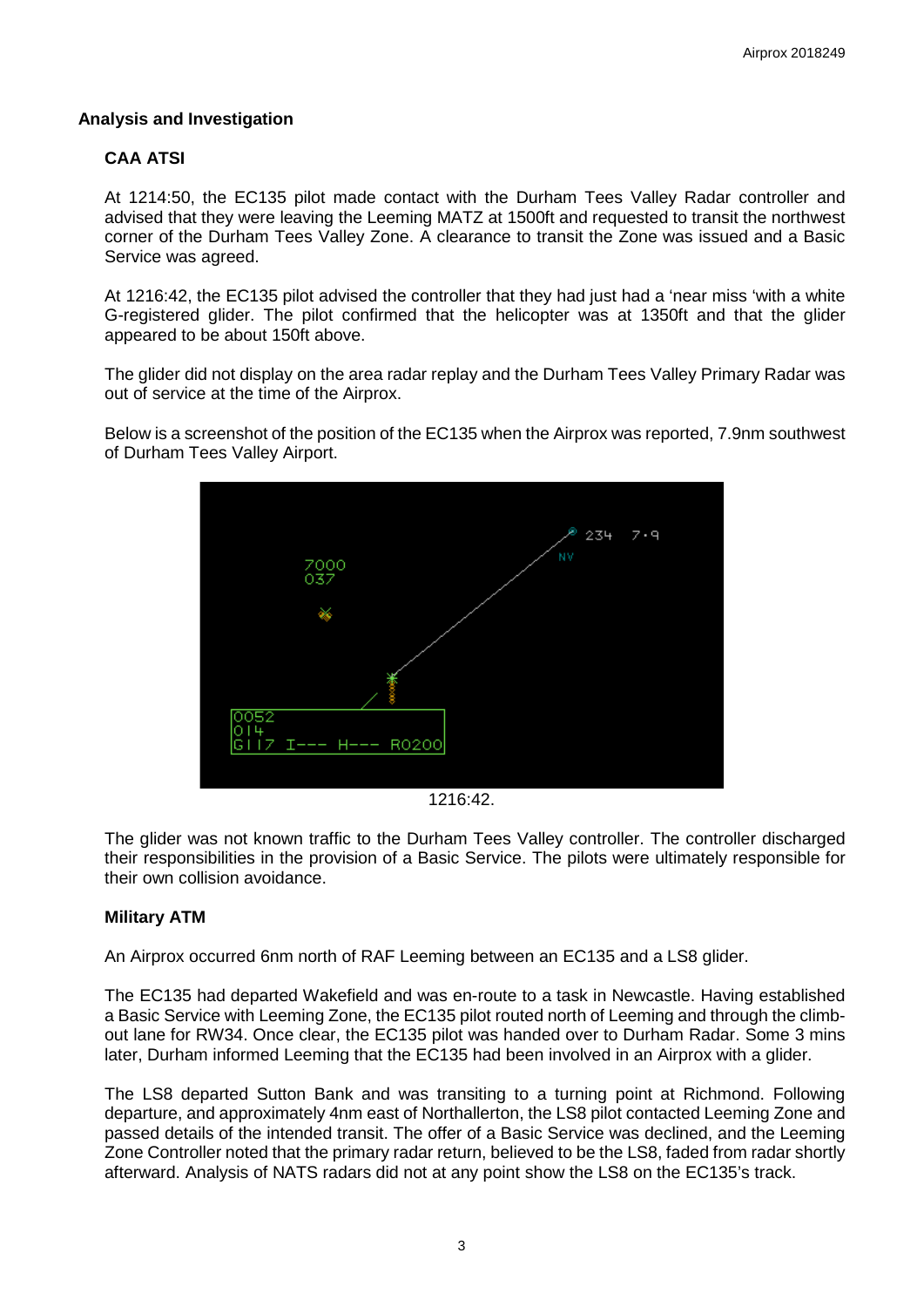This airprox occurred some 3mins after Leeming Zone had transferred control of the EC135 to Durham Radar. Although the LS8 pilot was listening out on the Leeming Zone frequency and therefore had some situational awareness of the EC135, the glider was not showing on radar, meaning that no Traffic Information could be passed prior to the handover.

#### **UKAB Secretariat**

The EC135 and LS8 pilots shared equal responsibility for collision avoidance and not to operate in such proximity to other aircraft as to create a collision hazard<sup>[1](#page-3-0)</sup>. If the incident geometry is considered as head-on or nearly so then both pilots were required to turn to the right<sup>2</sup>. If the incident geometry is considered as converging then the EC1[3](#page-3-2)5 pilot was required to give way to the LS8 glider<sup>3</sup>.

#### **Comments**

## **BGA**

The glider pilot is to be commended for contacting Leeming and subsequently listening out to enhance his SA, although when operating in close vicinity to busy aerodromes it might be helpful to increase the frequency of position reports for the benefit of ATC and other traffic.

## **NPAS**

Both pilots should be commended for their engagement in the reporting process and I echo the BGA comment on the value of giving ATC and other airspace users SA through position reports even if a formal service is not required. I acknowledge the Secretariat's comment on geometry but, with the EC135 pilot's observation of the glider commencing a left-hand turn, their actions opened the CPA rather than increasing the risk.

#### **Summary**

An Airprox was reported when an EC135 and a LS8-18 glider flew into proximity at 1215 on Thursday 6<sup>th</sup> September 2018. Both pilots were operating under VFR in VMC, the EC135 pilot in receipt of a Basic Service from Durham Radar and the LS8-18 pilot was listening out on the Leeming Zone frequency.

# **PART B: SUMMARY OF THE BOARD'S DISCUSSIONS**

Information available consisted of reports from both pilots, the controllers involved and from the appropriate ATC and operating authorities.

The Board first looked at the actions of the EC135 pilot and noted that he was in receipt of a Basic Service from Leeming followed by the same service from Durham. Although acknowledging that, in this instance, the LS8 was not painting on the Leeming radar, and that Durham's primary radar was not available, the civil helicopter members opined that, in general, it would probably have been prudent to have requested an improved service such as a Traffic Service given that this was a routine transit in busy airspace (the EC135 pilot later commented that the majority of his recent requests for a Traffic Service had not been successful, consequently he had stopped asking for the service). Some members wondered whether the reported cloudbase at Durham of 'Few at 4800ft' meant that it would have been possible for the EC135 pilot to have maintained a higher altitude during his transit, thereby likely avoiding the bulk of glider and light-aircraft traffic. The EC135 pilot also later explained that the weather immediately to the west of his track had been poor since passing abeam Leeds and he could not see the tops of the hills to the west of Catterick; it was not until they were further north that they were able to comfortably climb.

 $\overline{\phantom{a}}$ 

<span id="page-3-0"></span><sup>1</sup> SERA.3205 Proximity.

<span id="page-3-1"></span><sup>2</sup> SERA.3210 Right-of-way (c)(1) Approaching head-on.

<span id="page-3-2"></span><sup>3</sup> SERA.3210 Right-of-way (c)(2) Converging.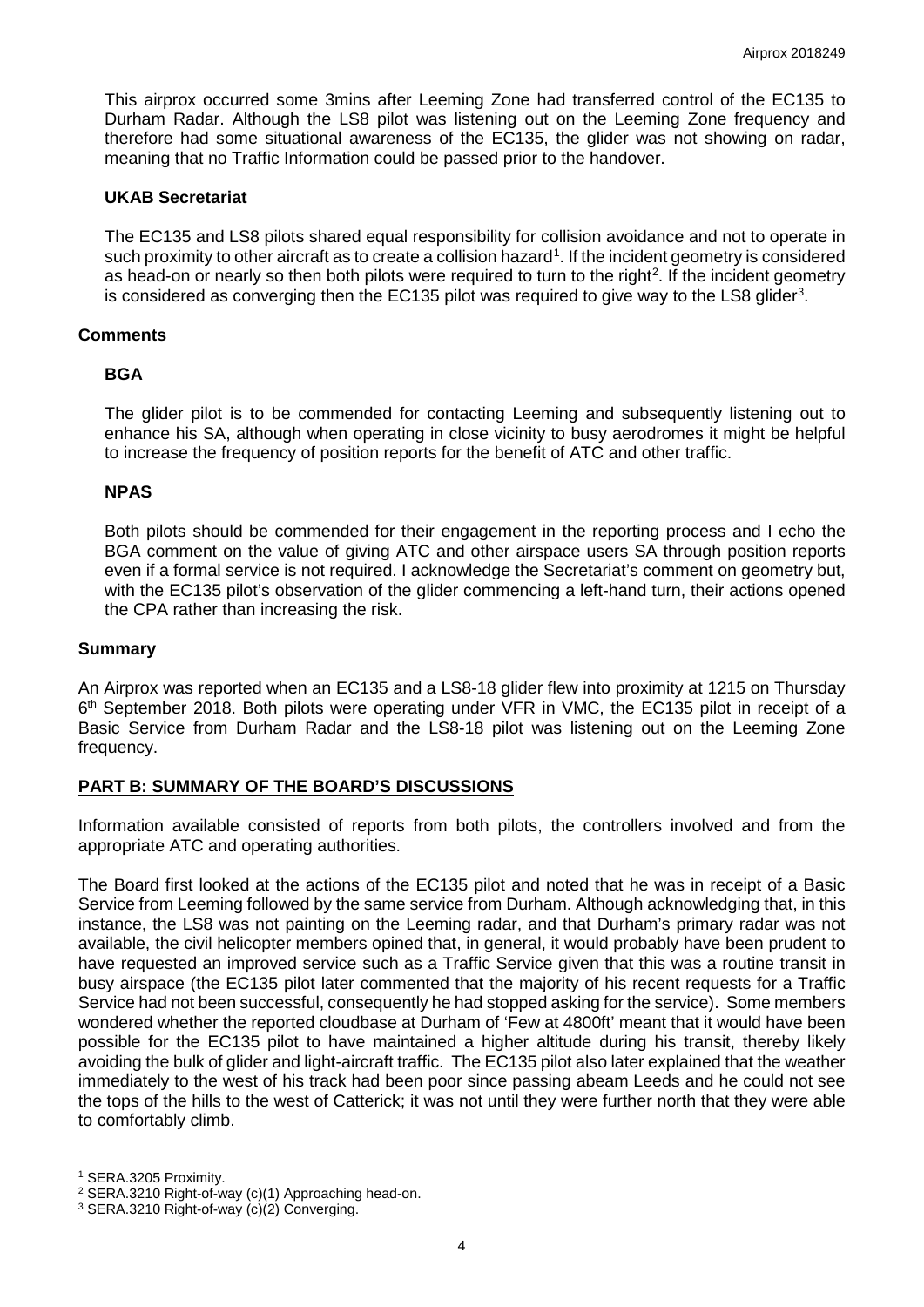Turning to the actions of the LS8 pilot, the Board commended him for contacting Leeming to pass his details and then listening out on the frequency, which enabled him to hear the EC135's route whilst passing Leeming. However, whilst recognising that in the prevailing weather conditions he was working hard to ensure that he remained airborne, glider members opined that it would have been useful to have made additional calls to update his position if possible. The Board noted that on seeing the EC135 and not believing there to be any risk of a collision the glider pilot had reported that he had continued his turn, glider members commented that this was the best option for the him anyway, because a turn presents more of the glider surface to other pilots and therefore assists in visual acquisition.

The Board then noted that the glider was equipped with FLARM, but that this was not compatible with the TCAS equipment carried by the EC135. Some members wondered whether the Board should recommend that NPAS consider equipping their helicopters with FLARM in recognition of the nature of their often flying at lower levels where there was always the possibility of gliders in their vicinity. Although considered a valuable addition for electronic conspicuity in such circumstances, in the end the Board stopped short of making a formal recommendation due to uncertainty regarding the cost and complexity of installation (although noting that Supplemental Type Certificates had been issued by EASA for the fitment of FLARM to at least some EC135 variants, and that German EC135s were widely equipped with FLARM). Notwithstanding the decision not to formally recommend fitment, NPAS may therefore wish to explore options for FLARM installation.

For their part, members noted that with respect to ATC aspects the glider only showed momentarily on the Leeming controller's display and not at all on the Durham's. Consequently, neither controller was able to advise the EC135 pilot of the position of the glider.

In determining the cause of the Airprox the Board quickly agreed that the incident was probably best described as a conflict in Class G, resolved by the EC135 pilot, rather than a late sighting. This was because the glider pilot had seen the EC135 at a range of 0.5nm, and the EC135 pilot had seen the head-on glider probably as soon as was reasonably practical given its likely small visual cross-section as he returned his attention outside having changed his altimeter setting. In discussing the risk, it was apparent to the Board that each pilot had a different perception of the risk of a collision, which had influenced their actions subsequent to sighting the other aircraft. Overlaying the glider pilot's GPS track data on the EC135's radar recordings showed that CPA was less than 0.1nm horizontally and about 200ft vertically, which was in accordance with that reported by the EC135 pilot. Noting that glider pilots in general are used to flying in close proximity to other gliders, the Board acknowledged that a separation of 200ft vertically might be considered acceptable to the LS8 pilot. However, members cautioned that the LS8 pilot could not know whether the EC135 pilot had seen him, nor what the EC135 pilot might do next. Accepting that there might be a degree of startlement in the EC135 pilot's perception of 'high risk', the Board nonetheless acknowledged that he had made an emergency turn away from the glider which they agreed had been in response to a situation where there had been a collision risk and where safety had been much reduced below the norm; accordingly, they assessed the risk as Category B.

# **PART C: ASSESSMENT OF CAUSE AND RISK**

l

Cause: A conflict in Class G resolved by the EC135 pilot.

Degree of Risk: B.

Safety Barrier Assessment<sup>[4](#page-4-0)</sup>

In assessing the effectiveness of the safety barriers associated with this incident, the Board concluded that the key factors had been that:

<span id="page-4-0"></span><sup>4</sup> The UK Airprox Board scheme for assessing the Availability, Functionality and Effectiveness of safety barriers can be found on the **UKAB Website**.